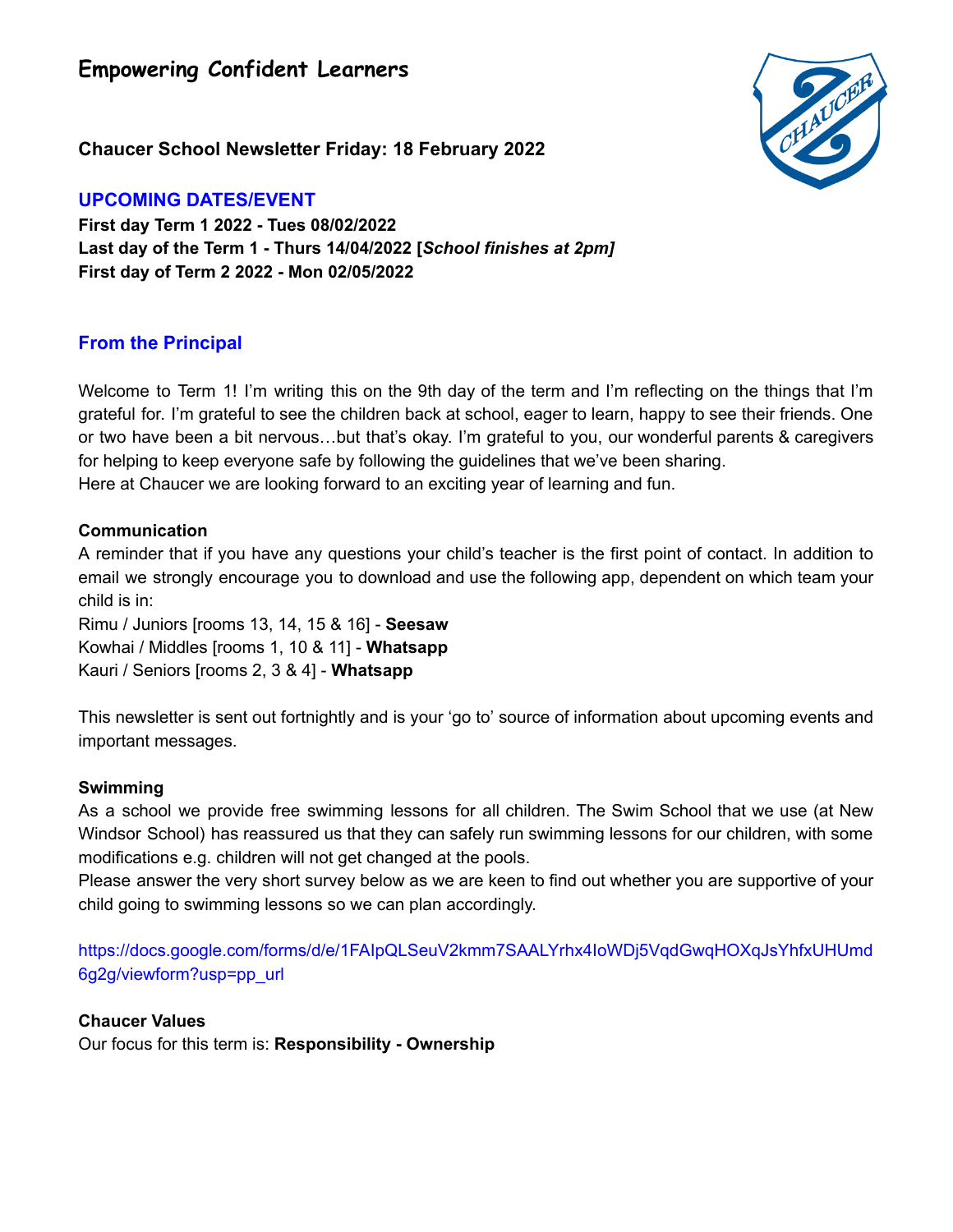#### **Boundary fence upgrade**

We have secured funding through the Ministry of Education for an extensive upgrade to our boundary fencing. This includes extra fencing around the staff car park and also along the edge of the field near the big hall. This work will help to keep all our children safe and will look great as well!

#### **Be Safe - Thank you…**

We really appreciate the steps you have been taking to help keep everyone in the Chaucer Family safe. From 'drop and go' in the mornings to keeping your child at home if they are sick. Thank you.

#### **Be safe - Falkirk Street gate is locked at…**

A reminder that, to keep our children safe - The Falkirk Street entrance is locked at 9.15am.

#### **Whole school assemblies**

Unfortunately we will not be having these whilst we remain at 'Red'.

#### **COVID-19 update**

The COVID-19 government website continues to be the best place for accurate, up to date information. This is the link:

#### www.covid19.govt.nz

I continue to highly recommend you avoid mainstream media for COVID updates & news.

A whakatauki that resonated with me:

*I orea te tuatara ka patu ki waho / A problem is solved by continuing to find solutions*

Best wishes Michael Fletcher Principal

# *From the office:*

*The office is not taking sushi orders while we remain at 'Red'.*

Nut Allergies - Reminder

At Chaucer we have several students who are allergic to peanuts and nuts. We ask that parents do not include nutella, peanuts or other nuts, peanut butter or nut bars in your child's school lunch. This is an increasingly common practice in New Zealand primary schools as allergies to peanuts have increased.

While peanuts are a healthy food for most children they can be extremely dangerous to some children.

Thank you for your cooperation and assistance on this matter.